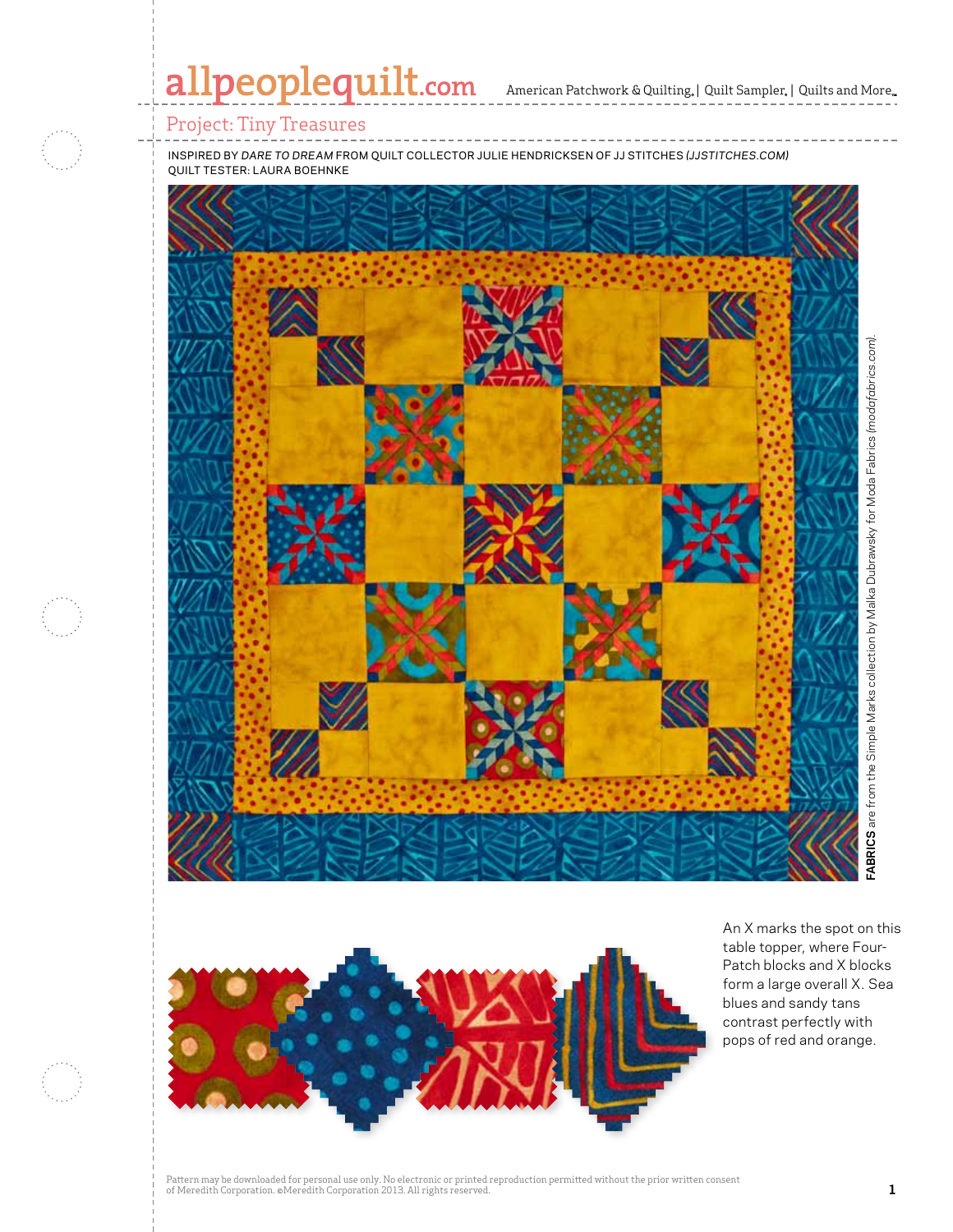# allpeoplequilt.com

American Patchwork & Quilting, | Quilt Sampler, | Quilts and More...

Project: Tiny Treasures

## Materials

- **1⁄4** yard dark blue print (Four-Patch blocks, outer border)
- **1⁄2** yard mottled gold (Four-Patch blocks, X blocks)
- 7-9×22" pieces (fat eighths) assorted mottled prints in moss green, blue, orange, dark olive green, light olive green, turquoise, and red (X blocks)
- 2-9×22" pieces (fat eighths) assorted red prints (X blocks)
- 7-9×22" pieces (fat eighths) assorted prints in turquoise, olive green, and blue (X blocks)
- **•**  3⁄8 yard gold print (inner border)
- **•**  7⁄8 yard blue print (outer border, binding)
- **<sup>■</sup>** 1½ yards backing fabric
- **•**  38" square batting
- **•** Acrylic ruler with 45° angle **•**  Water-soluble fabric pen

Finished quilt: 291⁄2" square Finished blocks: 4" square

Yardages and cutting instructions are based on 42" of usable fabric width.

Measurements include  $\frac{1}{4}$ " seam allowances. Sew with right sides together unless otherwise stated.

## Cut Fabrics

Cut pieces in the following order.

**From dark blue print, cut:**

- **•**  4—31⁄2" squares
- **•**  8—21⁄2" squares
- **From mottled gold, cut:**
- **•**  12—41⁄2" squares
- 8-21⁄<sub>2</sub>" squares
- $-4 \frac{7}{8} \times 14$ " strips

**From assorted mottled prints, cut:**

- **•**  36—7⁄8 <sup>×</sup> 14" strips (9 sets of 4 matching strips)
- **•**  36—1" squares (9 sets of 4 matching squares)
- **From** *each* **red print, cut:**
- 1-41⁄4" square, cutting each diagonally twice in an X for 4 triangles total

**From assorted turquoise and olive green prints, cut:**

- 4-41⁄4" squares, cutting each diagonally twice in an X for 16 triangles total
- **From assorted blue prints, cut:**
- 3-41⁄4" squares, cutting each diagonally twice in an X for 12 triangles total
- **From gold print, cut:**
- 2-2×231⁄2" inner border strips
- 2-2×201⁄2" inner border strips
- **From blue print, cut:**
- 4-2<sup>1</sup>⁄<sub>2×42</sub>" binding strips **•** 4-31/2×231/2" outer border
- strips

## Assemble Four-Patch Blocks

- 1. Referring to Diagram 1, sew together two dark blue print 21⁄2" squares and two mottled gold 21⁄2" squares in pairs. Press seams away from mottled gold squares. Join pairs to make a Four-Patch block. Press seam in one direction. The block should be 4<sup>1/2"</sup> square including seam allowances.
- **2.** Repeat Step 1 to make four Four-Patch blocks total.

## Assemble X Blocks

- 1. Referring to Diagram 2, sew together two mottled moss green 7⁄8 ×14" strips and two mottled blue 7⁄8 ×14" strips to make a strip set. Press seams open. Repeat to make a second matching strip set.
- 2. Using an acrylic ruler, cut one end of a strip set at a 45° angle; start from the bottom left-hand corner (Diagram 3). Measuring parallel to trimmed edge, cut trimmed strip set into eight 7⁄8" wide A segments (Diagram 4).
- **3.** In the same manner, cut the same end of remaining strip set in the opposite direction; start from the top left-hand corner (Diagram 5). Measuring parallel to trimmed edge, cut trimmed strip set into eight 7<sup>8"-</sup>wide B segments.
- 4. Using a water-soluble fabric pen, mark a dot in each corner on wrong side of an A segment where the 1⁄4" seam allowances intersect (Diagram 6). Mark remaining A segments and all B segments in the same manner.

If desired for ease in marking, make a template of Segment Marking Pattern on *page 5;* use a pushpin to make a hole in template at each dot on pattern. With template right side down, mark through template holes at corners of each A segment; flip template right side up to mark corners of each B segment.

- **5.** Referring to Diagram 7, join an A segment to left-hand edge of a red print triangle; do not sew into 1⁄4" seam allowance at marked dots. In the same manner, sew a B segment to right-hand edge of red triangle, then join short edges of A and B segments. Press seams open to make a red triangle unit. Repeat to make four matching red triangle units total.
- **6.** Using remaining red print triangles, repeat Step 5 to make four additional red triangle units.
- 7. Referring to Diagram 8, sew together two matching red triangle units to make a triangle pair; do not sew into 1⁄4" seam allowance at marked dots. Press seam open. Repeat to make

Pattern may be downloaded for personal use only. No electronic or printed reproduction permitted without the prior written consent of Meredith Corporation. ©Meredith Corporation 2013. All rights reserved. **2**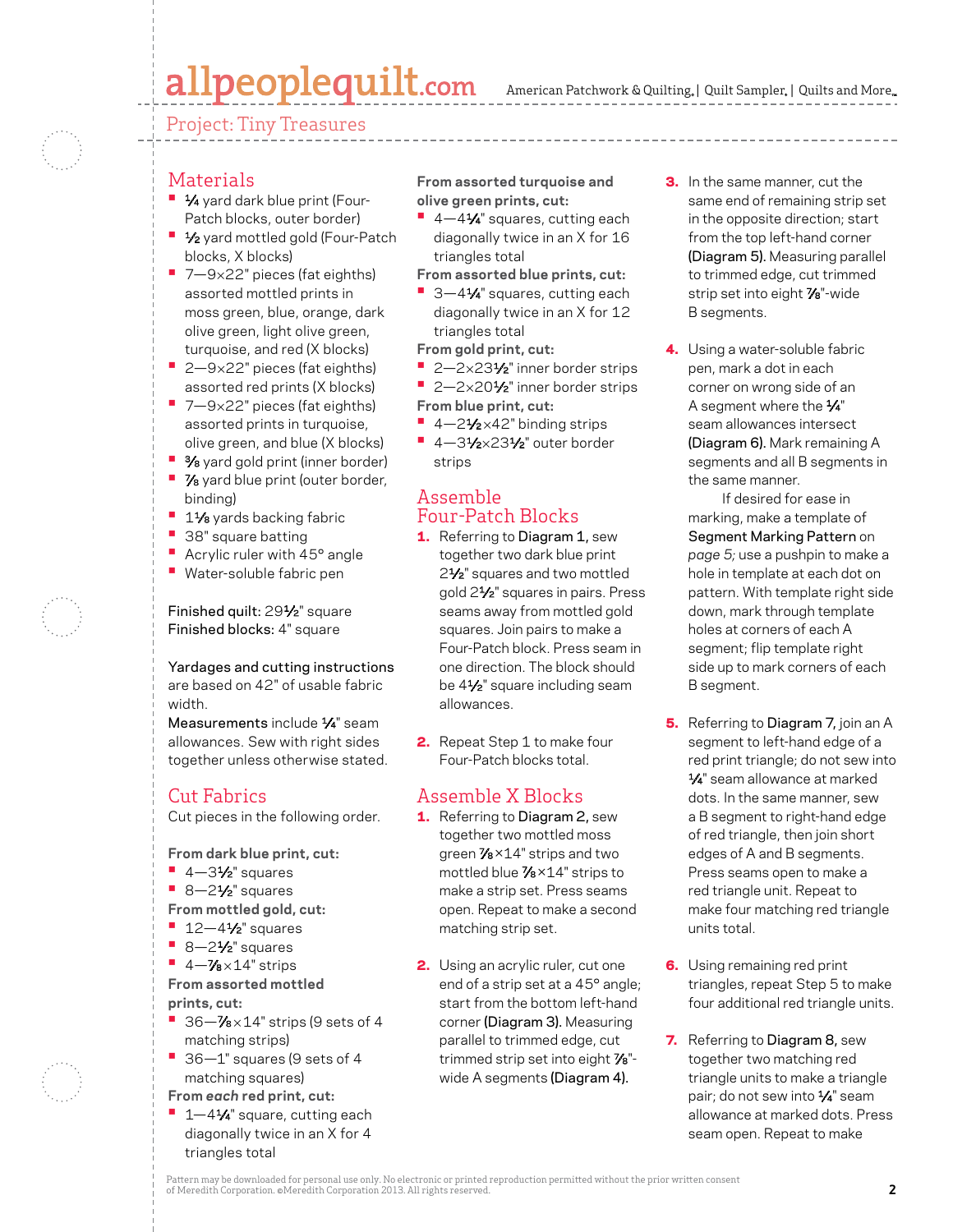## peoplequilt.com

American Patchwork & Quilting,  $|$  Quilt Sampler,  $|$  Quilts and More,

Project: Tiny Treasures

a second, matching triangle pair. Join pairs to make a block unit, stitching between dots at beginning and end of seam (Diagram 9). Press seam open.

- 8. Referring to Diagram 10, set an assorted mottled print 1" square into one corner of block unit. Press seams away from square. Repeat with remaining corners to make a red X block (Diagram 11). The block should be 4<sup>1/2"</sup> square including seam allowances.
- **9.** Repeat steps 7 and 8 to make two red X blocks total.
- 10. Using remaining mottled  $\frac{\gamma_{\text{ex}}}{4}$ strips, remaining assorted print triangles, and remaining mottled print 1" squares, repeat steps 1–9 to make nine X blocks total. (You will have four A and four B segments left over from one color combination.)

### Assemble Quilt Center

- 1. Referring to Quilt Assembly Diagram, lay out Four-Patch blocks, X blocks, and mottled gold setting squares in five vertical rows.
- 2. Sew together pieces in each row. Press seams toward setting squares. Join rows to make quilt center; press seams in one direction. The quilt center should be 201⁄2" square including seam allowances.

### Add Borders

1. Sew gold print 2×201/<sub>2</sub>" inner border strips to opposite edges of quilt center. Add gold print 2×231⁄2" inner border strips to remaining edges. Press all seams open.

- 2. Sew blue print 31/2×231/2" outer border strips to opposite edges of quilt center.
- **3.** Referring to Quilt Assembly Diagram, sew dark blue print 31⁄2" squares to remaining blue print 31⁄2×231⁄2" outer border strips to make two pieced outer border strips. Press seam open. The pieced outer border strips should be 31/2×291/2" with seam allowances.
- 4. Add pieced outer border strips to remaining edges to complete quilt top. Press all seams open.

## Finish Quilt

- 1. Layer quilt top, batting, and backing; baste. Quilt as desired.
- 2. Bind with blue print strips.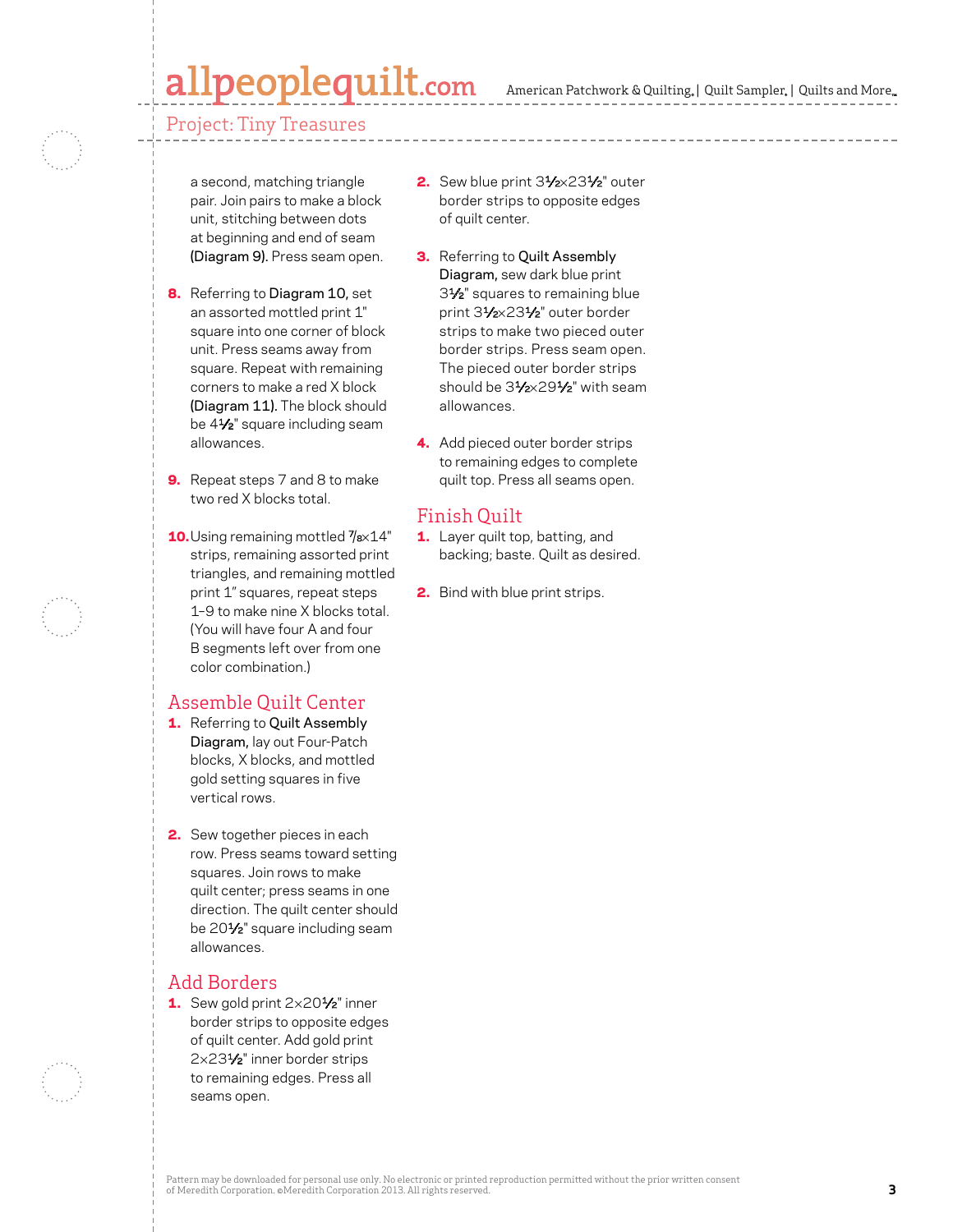American Patchwork & Quilting | Quilt Sampler | Quilts and More **APQ APRIL 2013 CMR 4976146 X Block and Four-Patch**